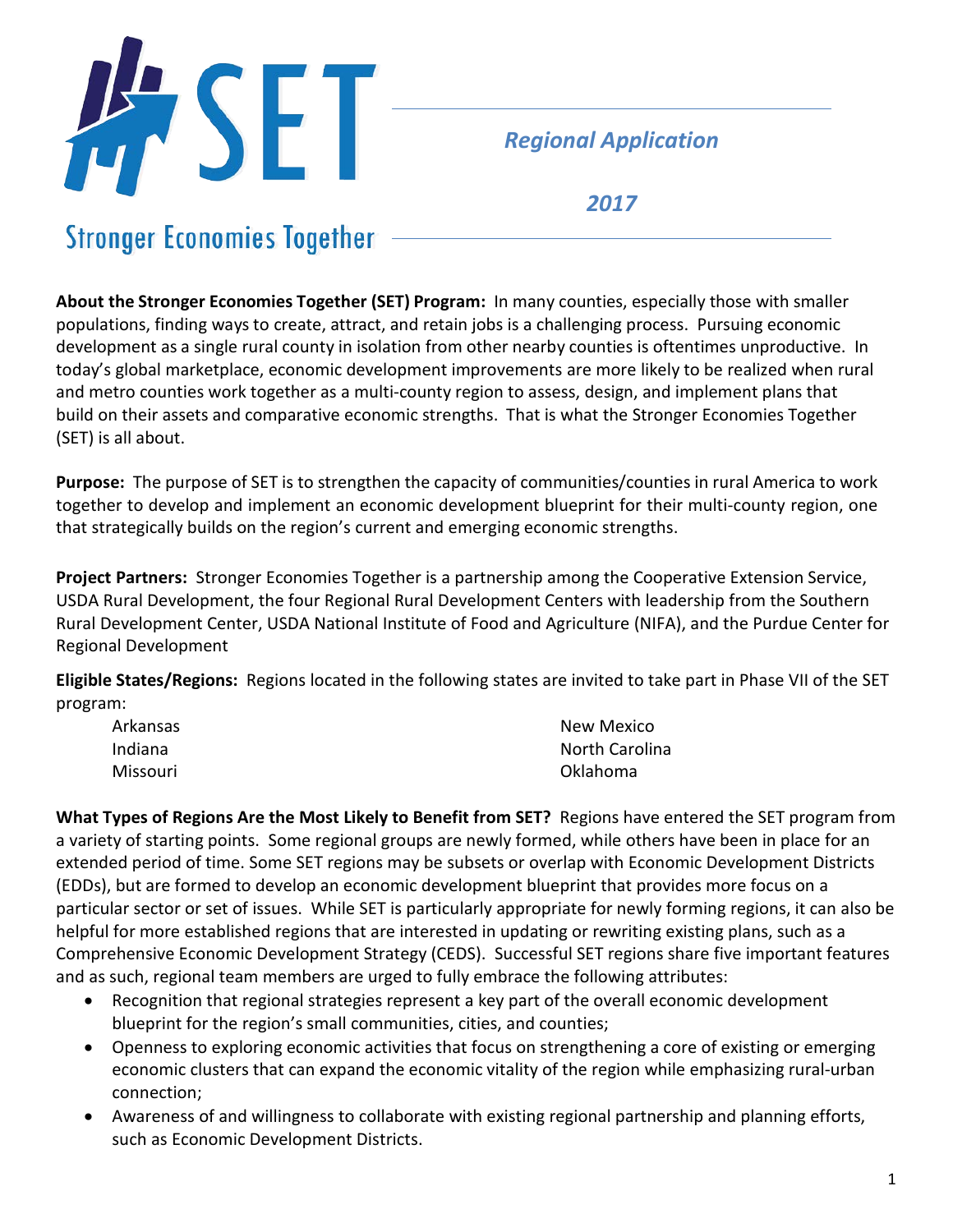- Commitment to gathering inputs and insights from a diverse and representative set of institutions and people when determining the region's goals and plans, going well beyond a reliance on economic development professionals and elected officials;
- Willingness to take a fresh look at where the region is, where it wants to go, and the best way to get there;
- Commitment to devote significant time and energy needed to: (a) actively participate and work through all SET planning materials as a regional team; and (b) use this process to develop a High Quality regional economic development Plan (HQP) that is developed and implemented by the regional team and appropriate partners.

#### **The SET Process – Three Important Components:**

- **Planning Process: A Key Component of the SET Program:** The SET program includes a civic forum, along with a set of modules tailored to each region's particular needs. The discussion and application of the modules are facilitated with each regional team on a face-to-face basis. State Resource Teams, made up of representatives of your state's land-grant university-based Extension Service, state USDA Rural Development staff, and other key partners, will coach the SET planning process and serve as resource persons to your region. Approximately 20+ hours of active facilitated coaching will be provided to each region over the course of several months. Selected regions are expected to actively participate in the entire process. More information about the stages of the process is available at: http://srdc.msstate.edu/set/files/set\_overview.pdf.
- **The High Quality Plan: A Critical Component of the SET Program:** The SET planning process is a means to an end. The end, of course, is a region with a stronger economy. Regions that join SET are expected to develop and implement a High Quality Plan (HQP). The attributes of a HQP are available at: http://srdc.msstate.edu/set/high\_quality\_ed\_plan.html. Creation of a HQP positions the region to implement a sound plan that contributes to a stronger economy.
- **Technical Assistance to Begin Implementing the Plan Available to Regional Teams:** In addition to facilitating the SET process, the State Coaching Team will provide in the range of 20 to 40 hours of technical assistance to your region for a period of 6-12 months once your team has completed its SET planning process. By technical assistance, we mean that Extension educators and USDA RD State staff will assist your team in securing the type of information (e.g., data, expertise, advice), or provide facilitation or additional coaching on a topic, if needed, to guide your regional team as you begin to implement your High Quality Plan (HQP). This includes securing the help of university colleagues or USDA RD state staff members who may have the background/expertise needed by your team.

**Major Benefits to Successful Applicants:** Each selected region will receive many important benefits including:

- **Coaching** on the core building blocks that will serve as the foundation for developing and launching your region's HQP.
- **In-depth data** that are tailored to your region, information that helps delineate the critical drivers of your economy (including the presence or emergence of regional clusters).
- **Tools that uncover local assets and resources** that can be tapped to advance your region's economic strategies and actions.
- **Technical assistance** from Extension educators and USDA RD State staff to guide your region as it begins to implement its HQP.

**Definition of "Region" and the Rural Requirement:** Each region must encompass three or more contiguous counties (with some exceptions for Tribal areas) and the total population and/or geographic area of the region must meet one of the following requirements: (1) at least 51% rural in nature; OR (2) 75% of the region's land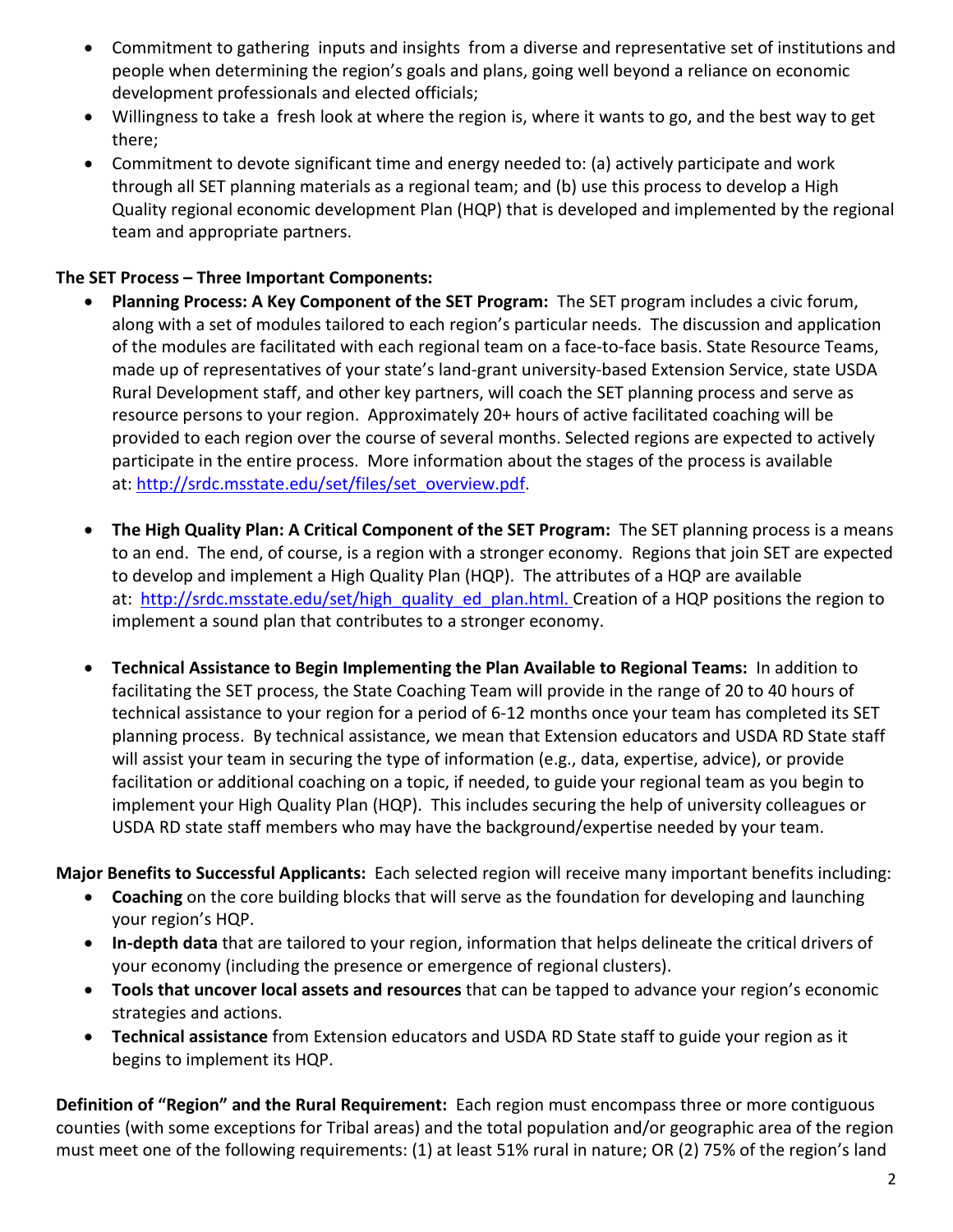area is located in rural areas of that region. Regions may cross state boundaries as long as the counties that make up that multi-state region meet the rural requirement. Also, counties separated by water (i.e. Hawaii) will also be considered contiguous.

For purposes of this application, rural refers to counties that are classified as nonmetropolitan areas by the Office of Management and Budget. Nonmetropolitan areas can be either micropolitan or noncore counties. This information can be downloaded from the following SRDC web site: http://srdc.msstate.edu/set/definitionrural.html

**Priority Points for Economically Distressed Regions:** Priority points will be given to regions that include at least one economically distressed county as defined below. Evidence must be included within the application indicating that the priority county(ies) are ready to take an active role.

- **Definitions**:
	- o Economically distressed is defined as an area that has:
		- A per capita income of 80% or less of the national average; and/or
		- Has an unemployment rate that is, for the most recent 24-month period for which data are available, at least 1 percent greater than the national average unemployment rate.
- **Data** for economically distressed areas can be found at: http://www.statsamerica.org/distress/distress.aspx
	- Select your state, then select your proposed counties one at a time and click "add county" until all appear in the box.
	- Click Distress Report to see Economic Distress Criteria Primary Elements.

**Deadline Date for Applications:** Applications are due electronically no later than March 23, 2017 by 11:59 p.m. local time. Please submit your application to: Stacey McCullough and Steve Mosher (see contact information below). You will receive an acknowledgement of your application within two business days. We urge all applicants to contact us immediately if they have not received an acknowledgement within this time period.

All applications will be carefully studied by the State Resource Team representing the state's USDA Rural Development (RD) office, Cooperative Extension Service, and other key community/economic development organizations or agencies in your state. The State Resource Team may contact applicants in order to conduct site visits and a tour with representatives of your group. Once the State Resource Team has completed its evaluation of all SET applicants, it will submit its recommendations to the national USDA RD office. Key representatives from USDA RD, the Regional Rural Development Centers and the Purdue Center for Regional Development will review the national pool of finalists. The national USDA RD Office will make the final decision regarding regions in each of the target states that will be invited to be part of the SET program. This announcement is expected to take place in late spring 2017.

#### **Questions?**

If you have any questions, please contact: Stacey McCullough Stacey Mosher University of Arkansas Cooperative **USDA Rural Development, Arkansas** Extension Service steve.mosher@ar.usda.gov

smccullough@uaex.edu Phone: (479) 646-8300 extension 121 or Phone: (501) 671-2078 (479) 968-3497 extension 112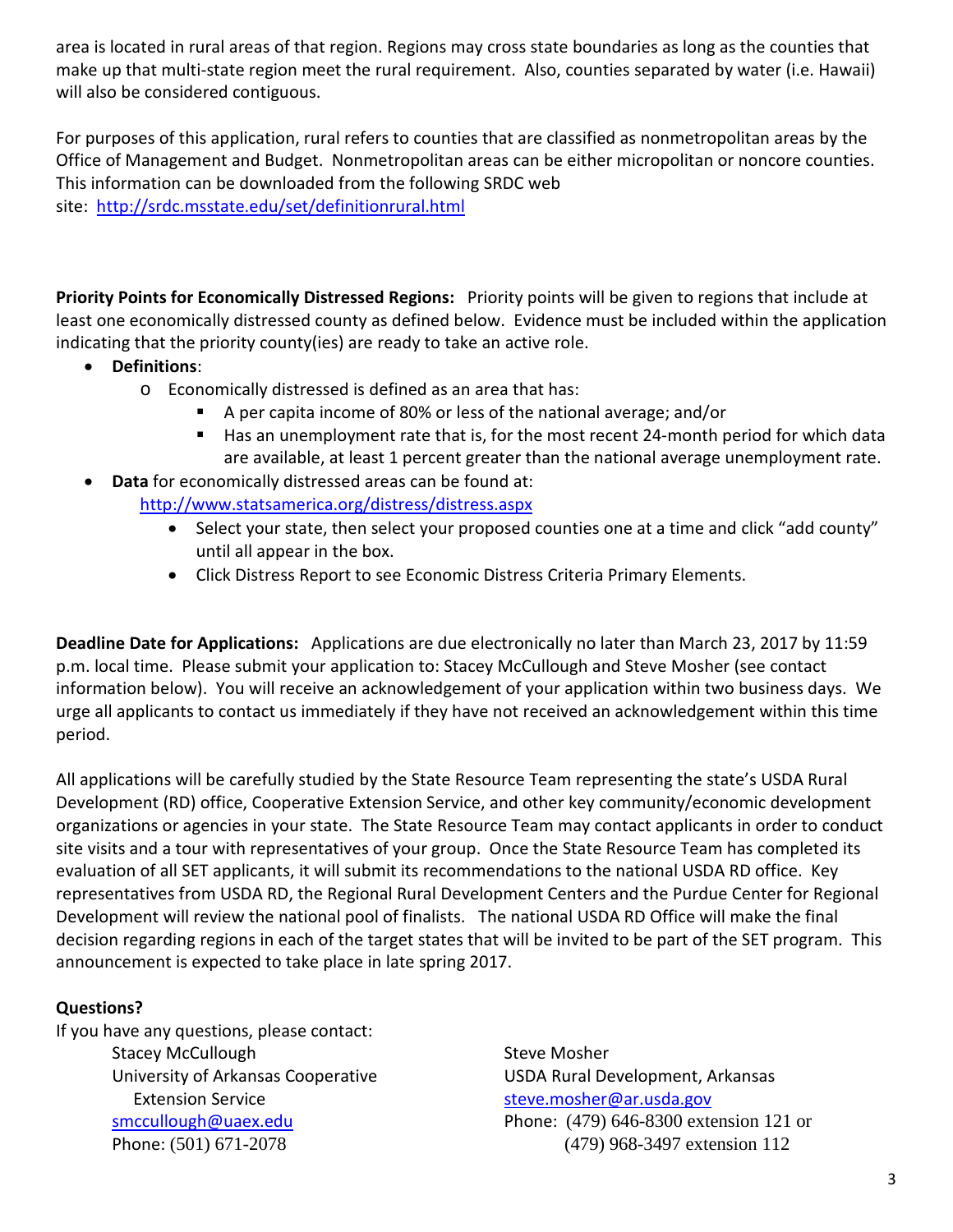#### **How Proposals Will Be Scored**

All proposals will be scored on a **200 points basis**. The following details the maximum amount of points associated with each component of the SET application. Please note that in addition to the scores associated with each SET application, USDA RD will be looking for other key elements in the selection process, such as regions with: (a) a different mix of recent regional work history; (b) varying levels of rurality; (c) different economic characteristics; (d) crossing state lines; (e) varying levels of social and demographic features (i.e., high poverty, population migration patterns, and racial/ethnic changes). These additional elements are intended to ensure that a good mix of regions is part of the SET program.

Please note that incomplete proposals will not be scored.

|                                                                                       | <b>Maximum Points Possible</b> |  |  |  |
|---------------------------------------------------------------------------------------|--------------------------------|--|--|--|
| Description provided of your economic region (Part B)                                 | 15                             |  |  |  |
| Description of history of working together, including awareness of and/or partnership |                                |  |  |  |
| with other regional economic development planning efforts (e.g., CEDS) (Part C)       | 15                             |  |  |  |
| Discussion of challenges of pursuing a regional plan (Part D)                         | 50                             |  |  |  |
| Discussion of the region's interest in the SET initiative (Part E)                    | 50                             |  |  |  |
| Diversity of people/organizations that have committed to be on your SET team (Part F) | 50                             |  |  |  |
| <b>Priority Points: Economic Distress</b>                                             | 20                             |  |  |  |
| <b>TOTAL POINTS</b>                                                                   | 200                            |  |  |  |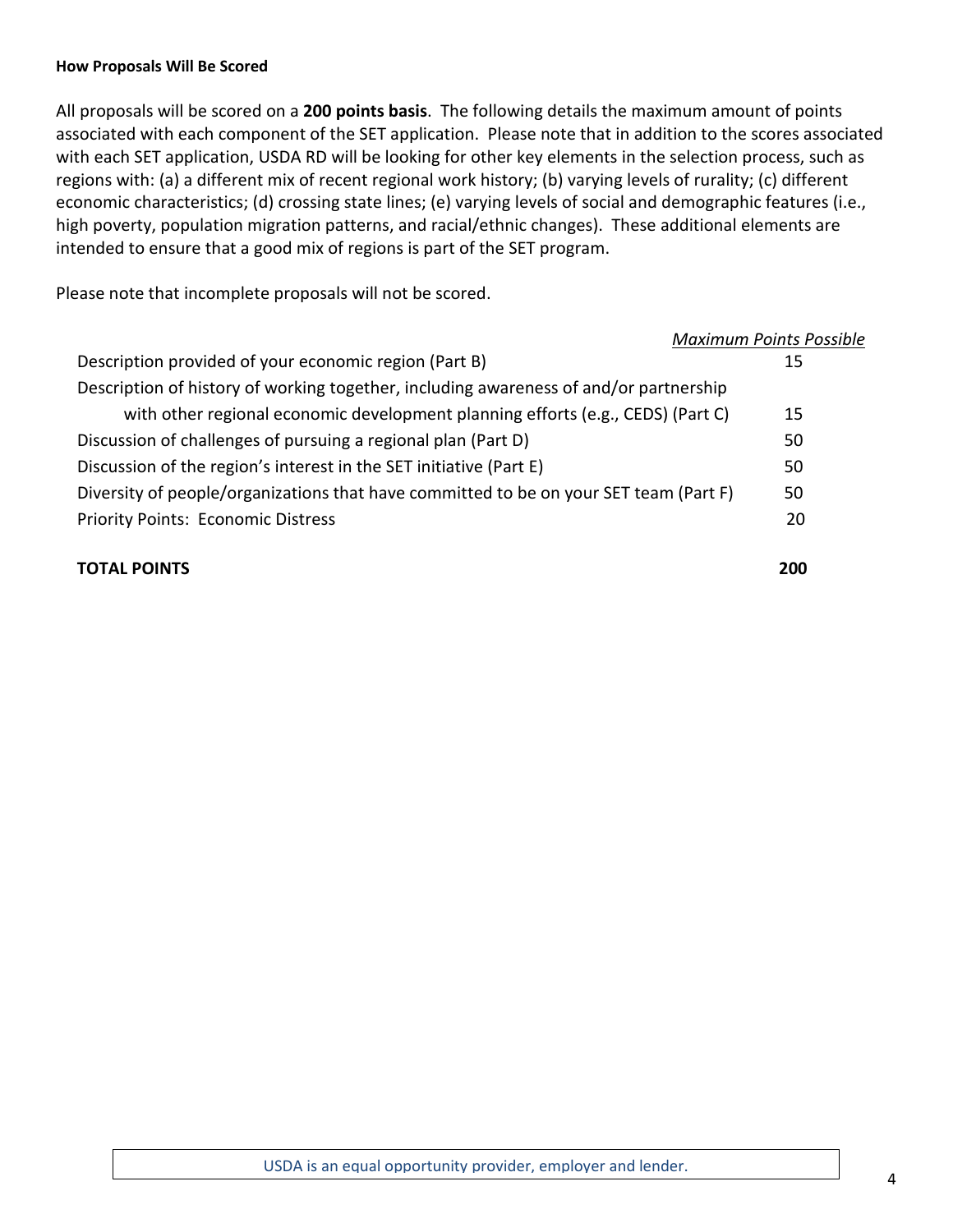

**APPLICATION FORM** *Stronger Economies Together Program* **Deadline for Applications: March 23, 2017, 11:59 p.m. Local Time** Please Complete All Sections of the Application Form Arkansas

#### **Part A: Information about Your Regional Team**

a. Name of your Regional Team (if none has been decided yet, just provide a name that best describes the geographic area of your regional group).

\_\_\_\_\_\_\_\_\_\_\_\_\_\_\_\_\_\_\_\_\_\_\_\_\_\_\_\_\_\_\_\_\_\_\_\_\_\_\_\_\_\_\_\_\_\_\_\_\_\_\_\_\_\_\_\_\_\_\_\_\_\_\_\_\_\_\_\_\_\_\_\_\_\_\_\_\_\_\_\_

**NOTE**: For purposes of this application, a region is defined as an area that encompasses three or more counties that are contiguous to one another. It is acceptable for your region to cross state boundaries or water barriers.

|                     | Please indicate whether:<br>$\Box$ Business OR $\Box$ Personal |
|---------------------|----------------------------------------------------------------|
|                     | $\Box$ Business OR $\Box$ Personal                             |
| f. Mailing address: | $\Box$ Business OR $\Box$ Personal                             |

g. Please place an "X" by the ONE statement that best describes your regional team.

#### **Our regional team:**

Is brand new and has been organized for the purpose of applying for the SET program

Has been organized for more than one year, but is inactive and/or in need of help to get back on track

Is less than one year old and is still trying to get off the ground in developing a sound regional economic development plan

Has been in place for one year or more and has developed OR is pursuing an effective regional economic development plan. The group is open to reconsidering all aspects of the plan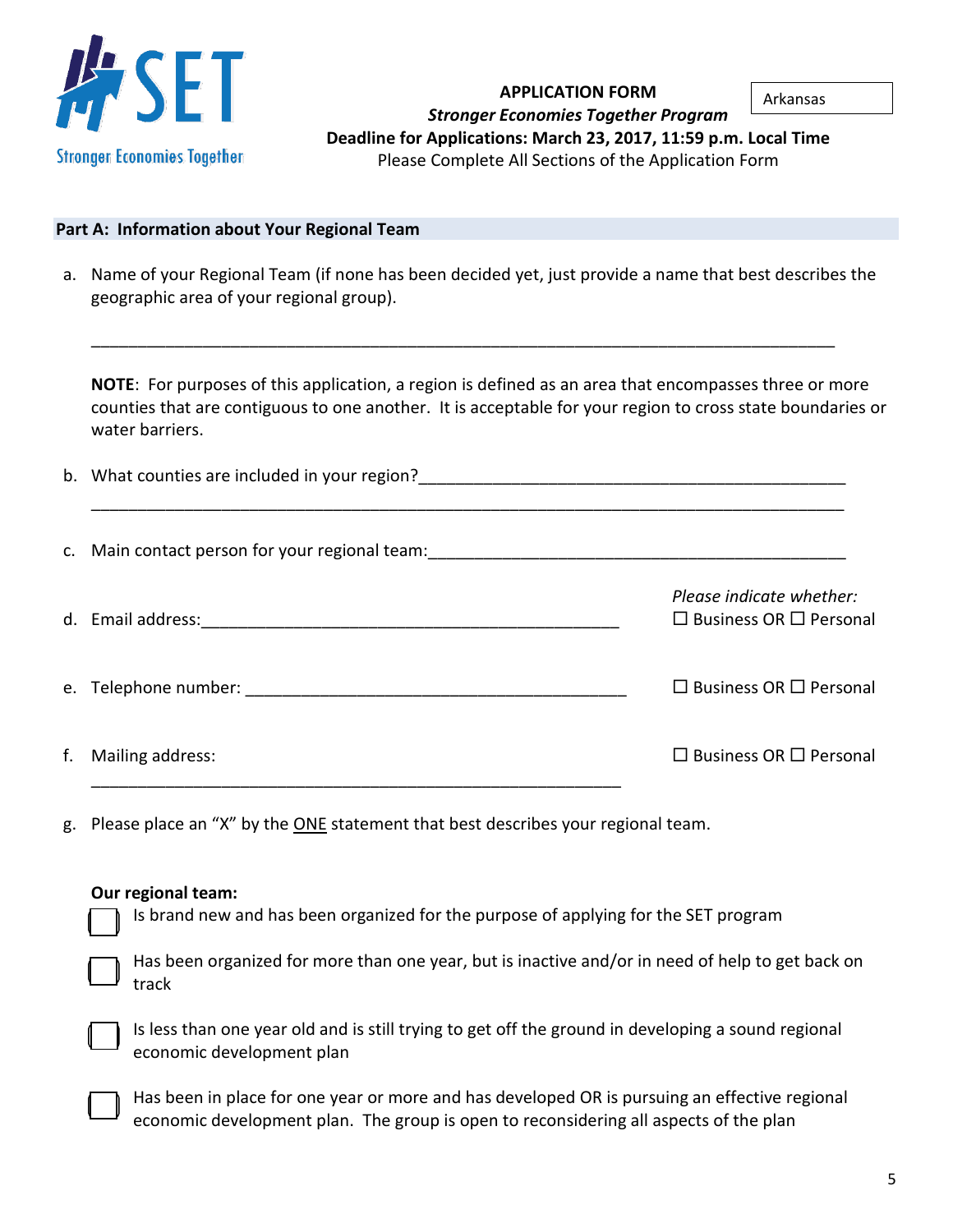#### **Part B: Brief Economic Description of Your Region (250 word limit)**

Present an overview of why the proposed area is an economic region and the sectors that represent key drivers of your economy. Here are the types of information you might include in your description:

- *Economic region:* Is this region an economic region? For instance, what evidence do you have that the counties in your region, taken together, constitute an economic region (or an emerging economic region)?
- *Potential:* What kind of opportunities exist in the region that would be helping to improve the economic resiliency and self-sufficiency of the regional economy?
- *Key sectors that make up your economy and the current health of these sectors:* In general, tell us about how the economy of your region is doing and why. Are your key industry sectors stable, expanding, declining, or mixed in terms of their performance?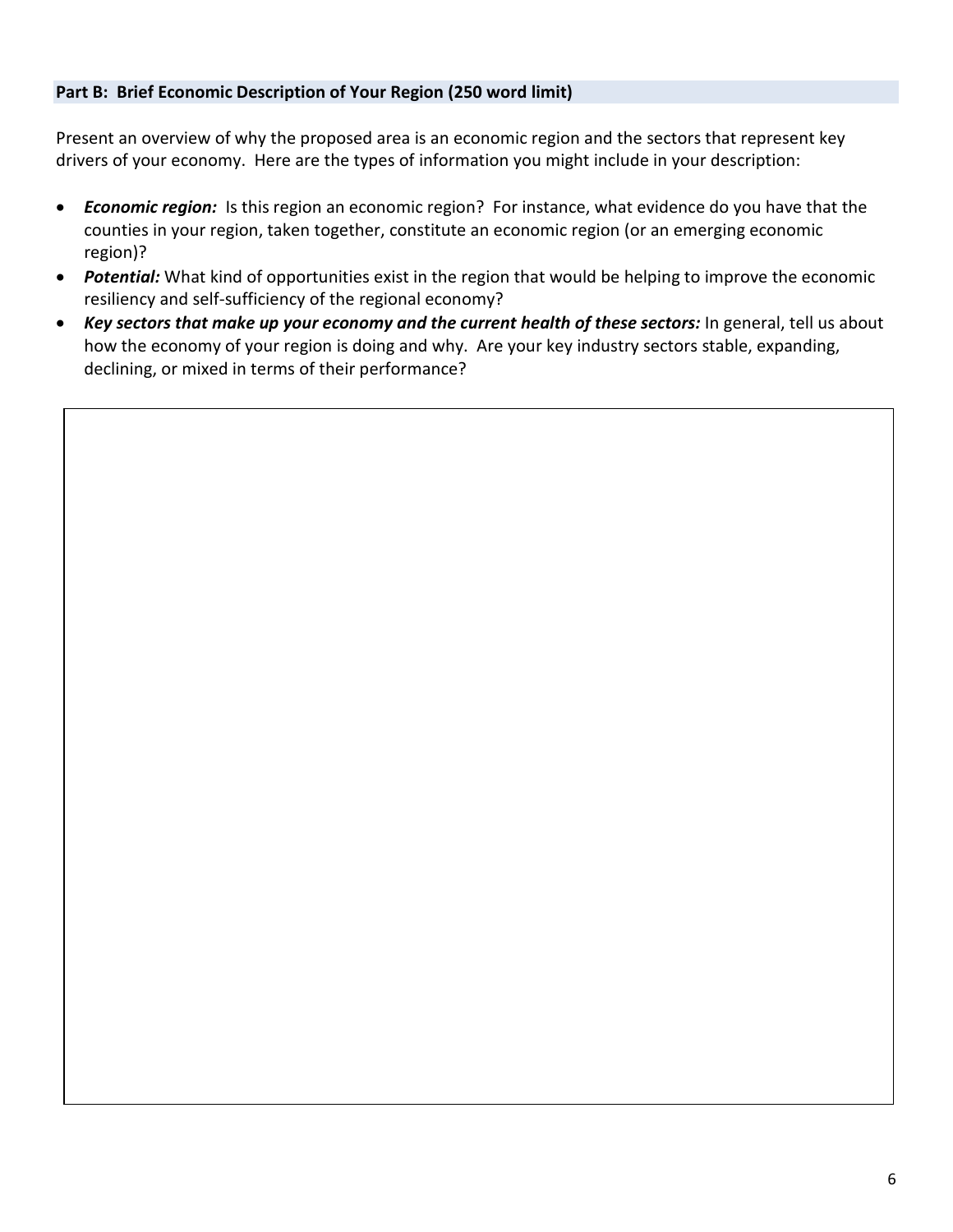#### **Part C: History of Working Together in the Region (250 word limit)**

Please describe your regional team's past history of working together on economic development issues. What have been your successes, if any? What have been your challenges or barriers, if any? Please describe any previous planning efforts among the regional team members including dates and counties involved. If your proposed region overlaps with an existing Economic Development District(s), please describe which of your counties overlap with the EDD region, when their CEDS plan was last completed or updated, and how you intend to coordinate/collaborate with the EDD. Please attach to this application support letters from the EDD, if applicable. If any counties in your region participated in previous SET trainings, please describe the time/phase of training, and why these counties would like to participate in SET again. If your region has no history of working together, please describe any barriers that have prevented efforts to collaborate in the past. Please note that points are not awarded for the volume of your past history, since SET is ideal for new groups. Rather, points are awarded for the completeness and clarity of the description.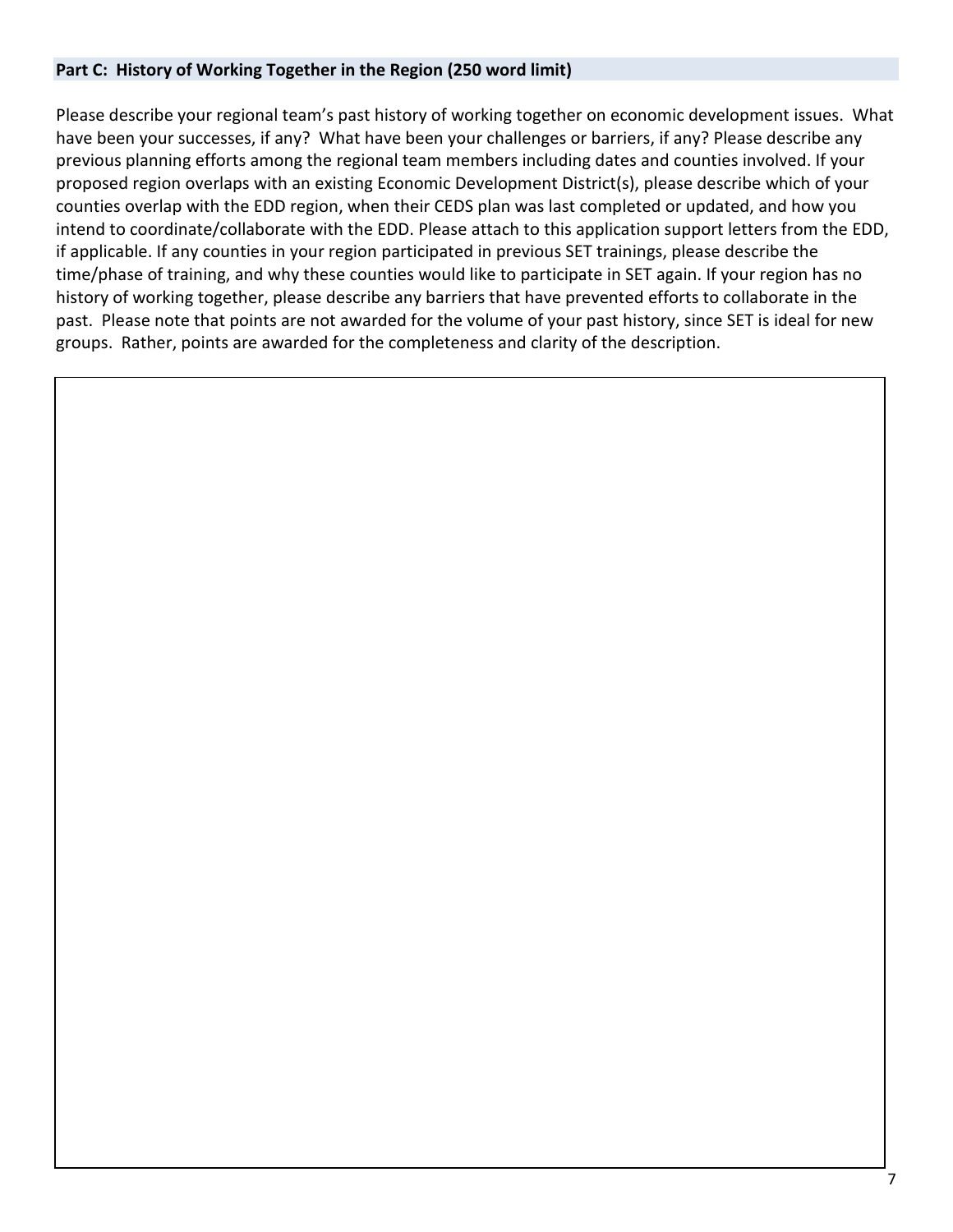#### **Part D: Challenges of Pursuing a Regional Economic Development Plan (250 word limit)**

In Part C, you discussed the history of working together across your region. In this part, please focus on the future and, specifically, what you anticipate will be some of the key challenges that your team will face as it seeks to develop and launch a regional economic development plan. Please address how you may resolve these issues. For instance, consider potential challenges related to:

- A. Recruiting a large and diverse regional team that will work together through the entire planning process
- B. Insuring rural-urban connection when applicable
- C. Developing a regional mindset
- D. Implementing the plan
- E. Committing the time required to be part in SET
- F. Other key challenges your region believes it may encounter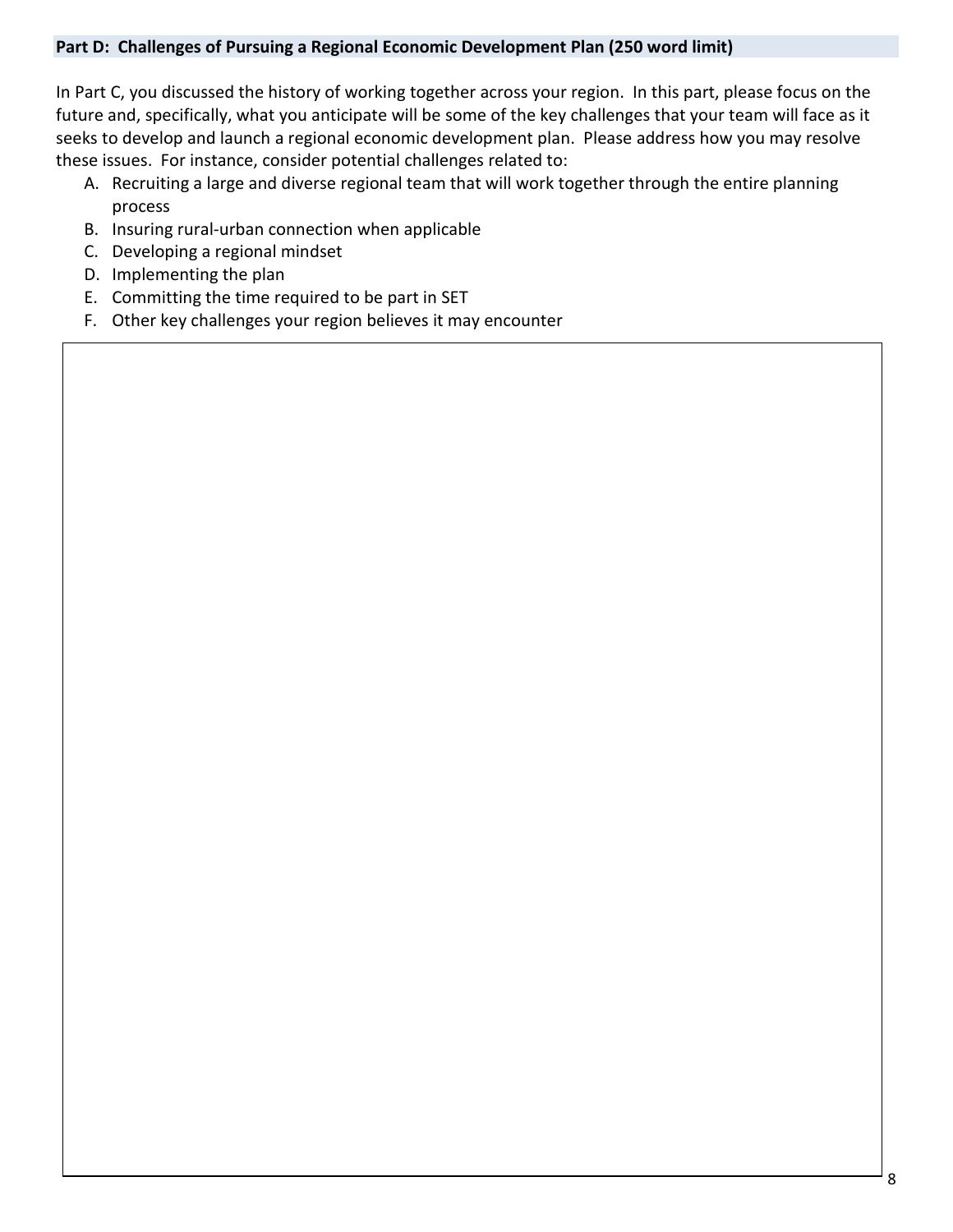### **Part E: Interest in the SET Initiative (400 word limit)**

- 1. Explain why your regional team would like to be part of the SET program. What are the primary factors influencing your interest in SET right now?
- 2. Who has expressed interest and why?
- 3. What do you hope/expect will happen in your region due to your participation in SET?